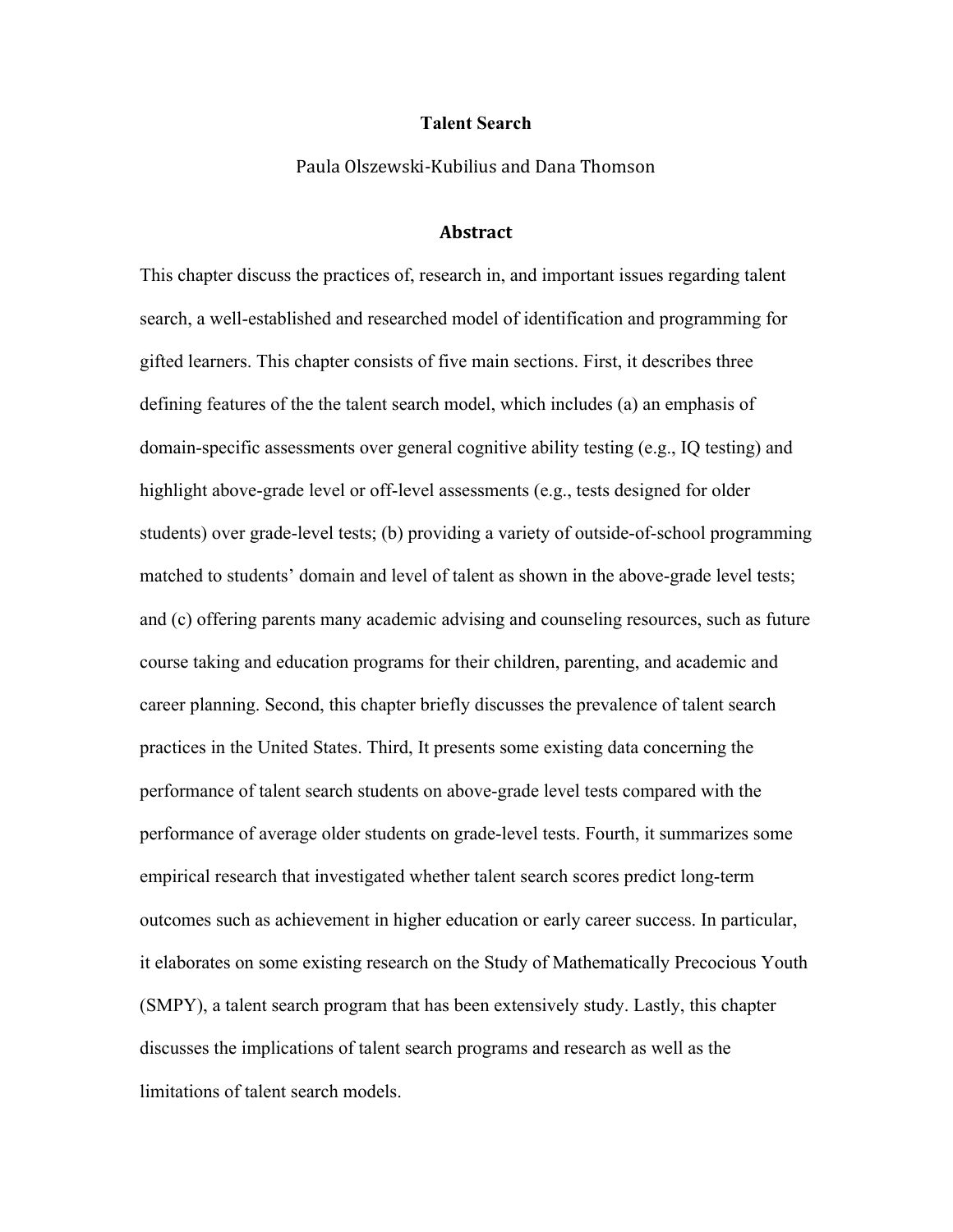# *What is Talent Search?*

Talent Search is a term that refers to a model of identification and programming for gifted learners. Talent Search began over 30 years ago with the pioneering work of Julian Stanley, an educational psychologist at Johns Hopkins University. Stanley was interested in mathematical reasoning ability, specifically precocious ability, and began using tests such as the SAT with middle-school-aged children, to assess and document the level of their ability. Over time, Stanley's research grew into a systematic and deliberate effort to identify and nurture mathematical, and later, verbal reasoning abilities in children on a wide scale. Testing was offered to many children, along with follow-up advising. Today, guided by the philosophy that appropriate assessment is essential to finding a proper match between students' abilities and academic programming, Talent Search programs are currently carried out by universities and centers across the US in regional or state delivery systems and involve approximately 200,000 students annually.

The defining features of the Talent Search model include:

1. *Domain specific, off-level assessment*. Talent Search involves giving elementary and middle school students tests that are typically given to older students, including the Explore test that is designed for  $8<sup>th</sup>$  graders and taken by  $4<sup>th</sup>$ through  $6<sup>th</sup>$  grade talent search participants, and the SAT and ACT, which are designed for high school juniors and seniors applying to college and taken by 7<sup>th</sup> through  $9<sup>th</sup>$  grade Talent Search participants. Each of these tests has multiple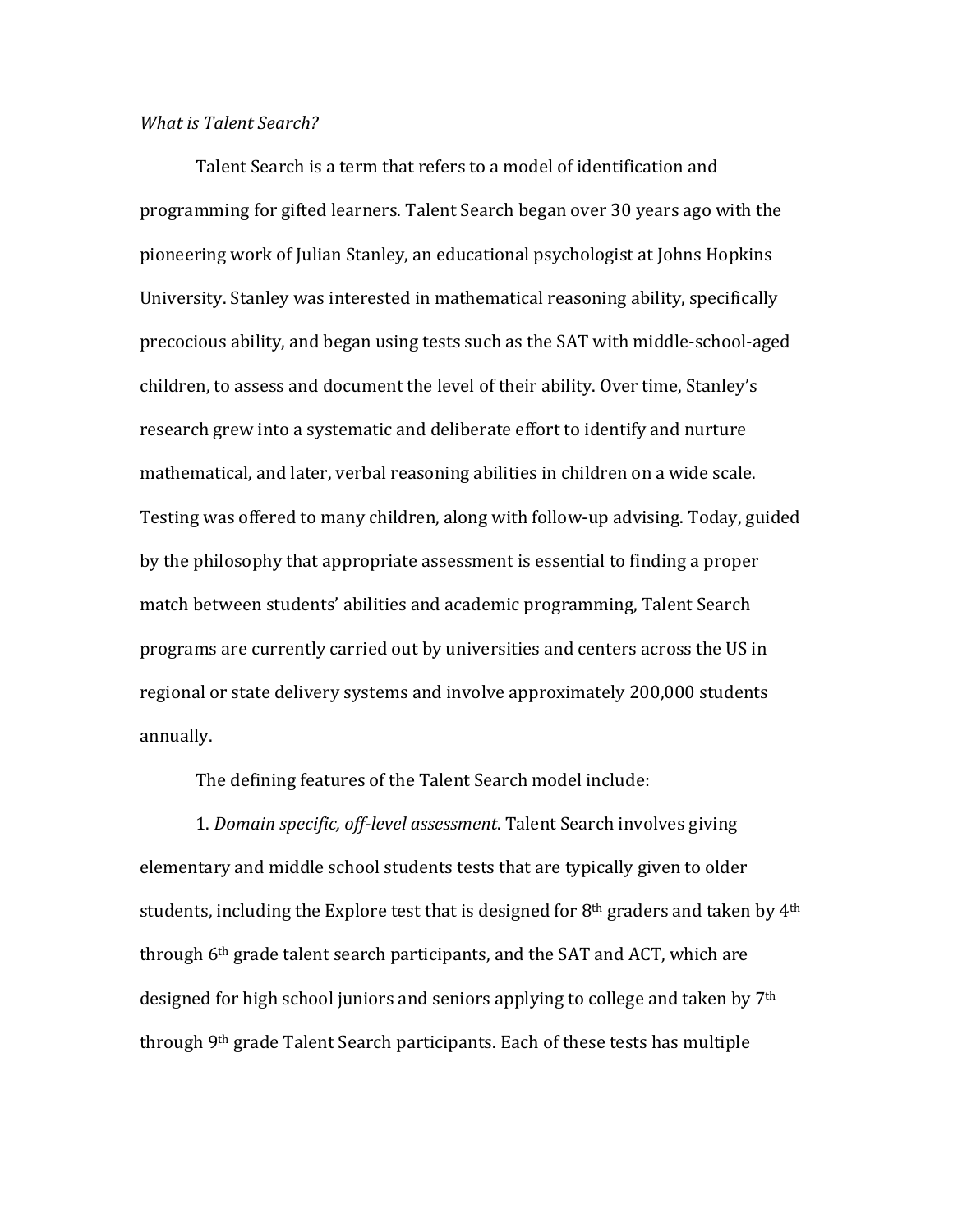subtests such as reading, math, English, or science reasoning (Corwith & Olszewski-Kubilius, 2012a; Olszewski-Kubilius & Kulieke, 2008).

Talent Search emphasizes domain-specific testing over assessment of general cognitive ability, such as IQ testing, for gifted students for several reasons. One is that as children develop and mature, their abilities naturally differentiate. That is, they show relative strengths and weaknesses in different areas of intellectual reasoning ability, e.g. higher in mathematical reasoning compared to verbal reasoning or vice versa. Tests with multiple and varied subtests can capture these cognitive profiles and yield a more useful and comprehensive picture of an individual student's abilities that can be used for educational placement and advising.

Talent Search also uses what is referred to as "above-grade level" or "off-level" level assessment, meaning tests designed for older students. Because gifted students often have advanced levels of knowledge as well as exceptional reasoning abilities, grade-level tests are not suitable to accurately measure their abilities due to having too low a ceiling, i.e. not enough difficult items on the test for gifted children. In fact, students qualify for participation in Talent Search by scoring in the top 5 to  $10\%$  of students on a standardized, math or reading, grade-level, achievement test. These students are scoring at the ceiling of the grade level tests and cannot show any further growth on those tests. An instrument with a higher ceiling is needed to get a more accurate picture of their true level of performance, specifically how far above grade level students are currently able to reason and think. Scores on above-grade level instruments such as the ACT or SAT or Explore, provide more detailed and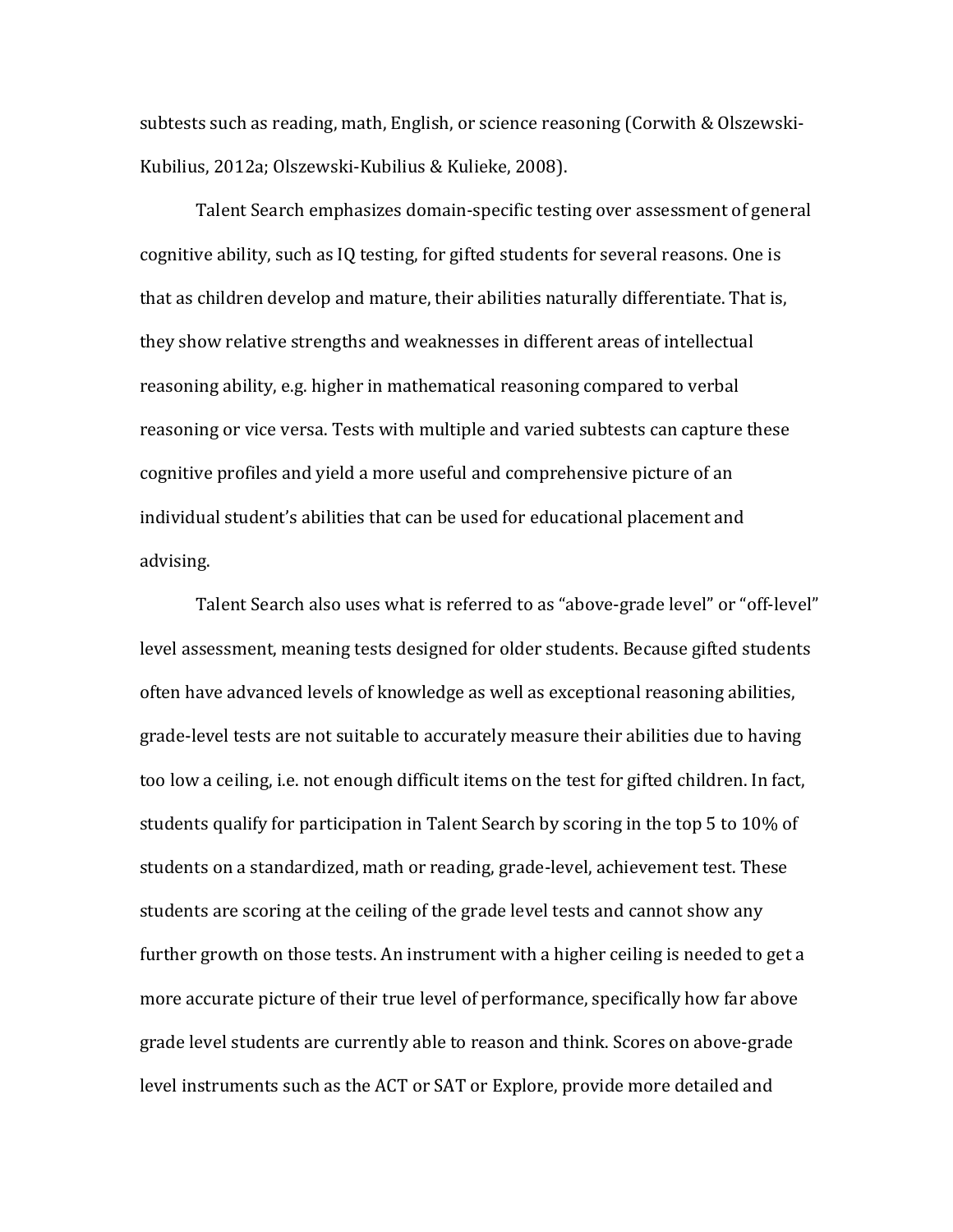more accurate information on which to base decisions for educational placement and acceleration. Research has empirically validated the use of qualifying scores of the 95<sup>th</sup> percentile or above on in-grade achievement tests for participation in Talent Search (Ebmeir & Schmulbach, 1989; Lupkowski-Shoplik & Swiatek, 1999).

2. *Outside-of-school Programming Matched to Students Domain and Level of Talent.* The Talent Search centers offer a variety of programming options and opportunities for talent search participants subsequent to testing. These include weekend enrichment classes, summer classes and distance education programs. Some of these programs enable students to take required school courses such as biology or Algebra 1 early or in an accelerated format (e.g. completing a full year high school course in three weeks in the summer, Olszewski-Kublius, 2004). Other classes offer enrichment opportunities and supplement, rather than replace, typical school courses and programs (Olszewski-Kubilius, 1998a).

3. *Academic advising and counseling*. Through print and online materials, Talent Search centers offer many information resources to parents. These include interpretive information regarding Talent Search scores and their implications for future course taking and educational programs; guides to summer program and other outside-of-school, supplemental educational opportunities; general information about parenting and the characteristics and needs of gifted children; and recommendations regarding future course taking, etc. They also offer parent education workshops and webinars as well as workshops and degree programs for educators in gifted education (Corwith & Olszewski-Kubilius, 2012b).

*How Prevalent is Talent Search?*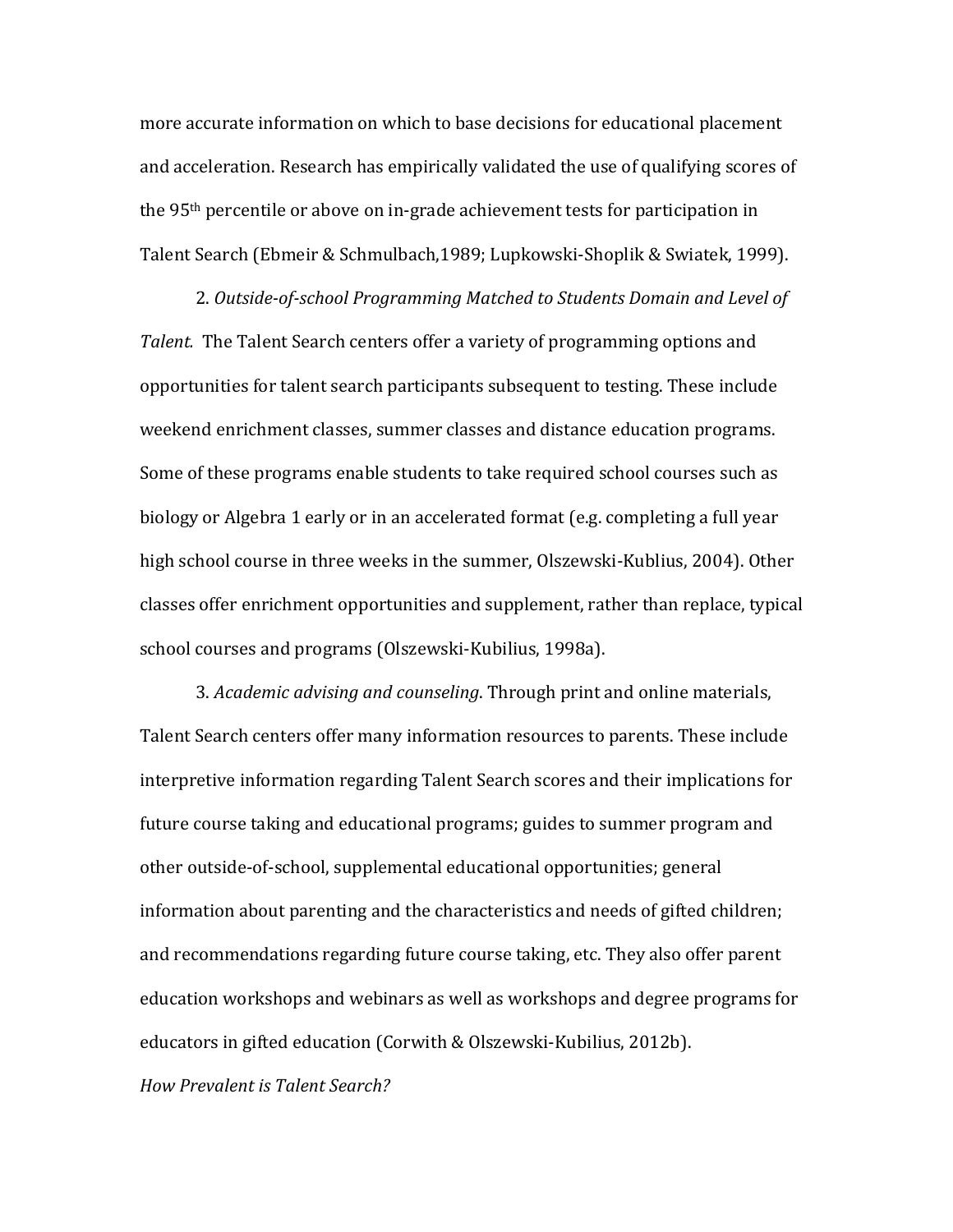The most recent nation-wide data on participation in talent search indicates that nearly a quarter of a million  $4<sup>th</sup>$  through  $9<sup>th</sup>$  graders participated in testing in 2002-2003 (Lee, Matthews, & Olszewski-Kubilius, 2008). Of these, the majority, 68% were  $7<sup>th</sup>$  or 8<sup>th</sup> graders when they tested, while 30% were in 4<sup>th</sup> through 6<sup>th</sup> grade. Compared to their representation in the US population, Latino/Hispanic students were under-represented among Talent Search participants (4.35% versus 14.1%), as were African-American students (9.8% versus 12.8%) and Caucasian students (76.5% versus 80.4%), while Asian Americans were over-represented (6.3% versus 4.2%). Low-income students, with family incomes less than \$20,000, were also under-represented compared to national level data (3.1% versus 28.3%).

Of the students who participated in talent search, 33,000 went on to partake of educational programs that the Talent Search centers offer. Many more students participate in educational programs offered by other gifted centers, gifted schools, community organization, and school districts (Lee, Matthews, & Olszewski-Kubilius, 2008).

## *How Do Talent Search Students Perform on the Off-Level Tests?*

Scores obtained by Talent Search participants vary, covering most of the range of scores possible on the test (Olszewski-Kubilius & Kulieke, 2008; Olszewski-Kubilius, 1998b). Th average Talent Search participant tends to score higher than the typical  $8<sup>th</sup>$  grader who takes the Explore test, despite being 2 to 3 years younger (Center for Talent Development, 2010). The average Talent Search participant scores about the same as high school seniors who plan to go to college on the ACT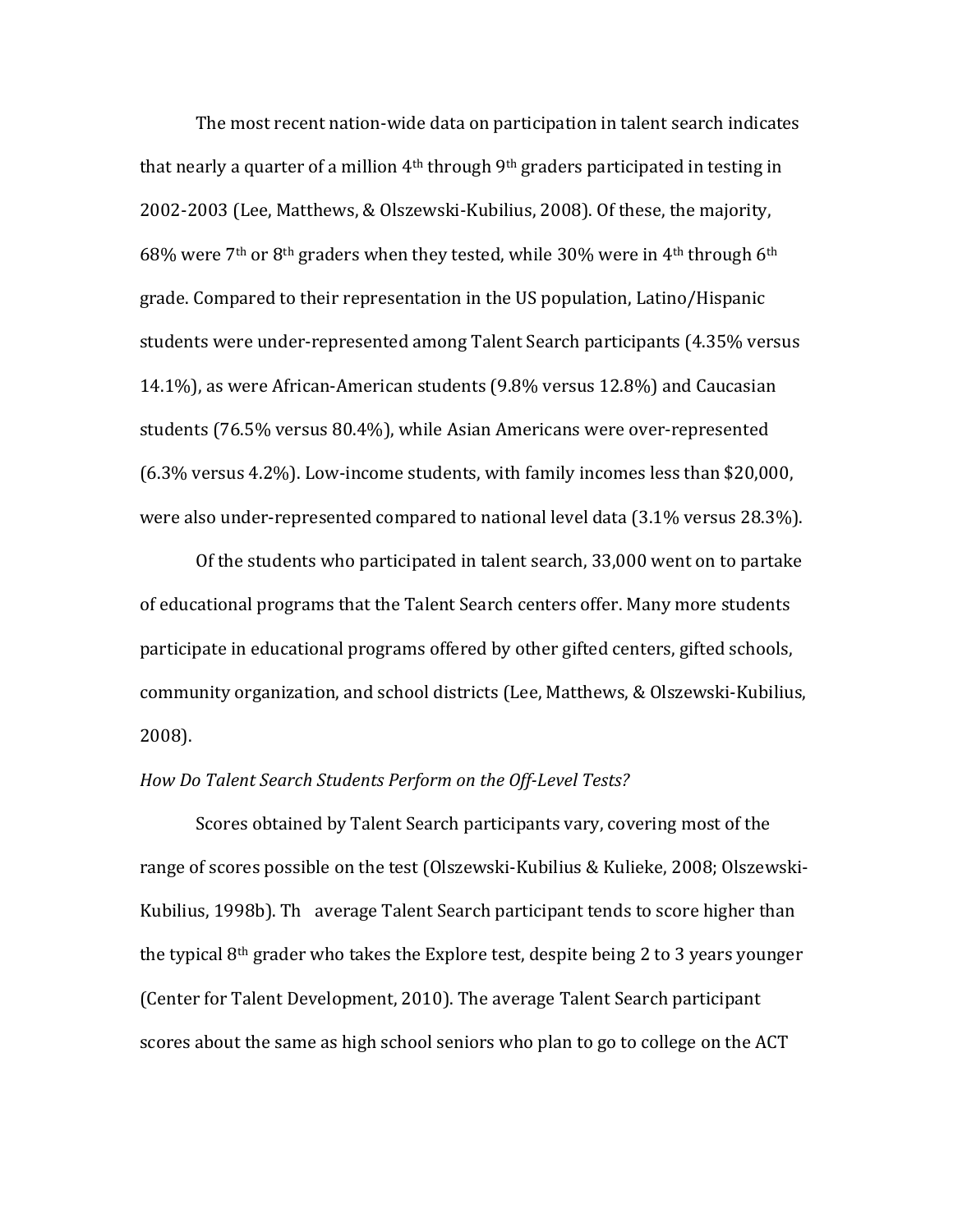test. And the average Talent Search participant scores slightly lower (by 26 to 30) points) than the typical college bound senior on the SAT test.

Significant numbers of Talent Search participants taking these off-level tests score better than the average older student who is taking the test on-level. For example, 35% of 7<sup>th</sup> graders and 52% of 8<sup>th</sup> graders score above the mean of collegebound students on the reading subtext of the ACT. Similarly, 25% of 7<sup>th</sup> graders and  $35\%$  of 8<sup>th</sup> graders scores above the mean of college bound students who take the SAT verbal. Percentages for ACT–Math are 20% and 42% for  $7<sup>th</sup>$  and  $8<sup>th</sup>$  graders respectively, and for SAT-Math are 24% and 43% for 7<sup>th</sup> and 8<sup>th</sup> graders respectively (Center for Talent Development, 2010). These data collectively indicate that the offlevel tests used by Talent Search centers are not too difficult for the younger students taking them, a typical concern of educators and parents, and that many students have developed reasoning abilities well beyond expectations based on their chronological age and grade that would not have been revealed by grade level tests alone.

# *Research on the Predictive Validity of Talent Search Scores*

One of the most important issues within the field of gifted education and talent development is identification, particularly the efficacy of identification protocols and assessment tools. Important questions are: Do scores on identification batteries select students who benefit from and succeed in gifted programs? Do these scores predict long-term outcomes such as achievement in higher education or early career success?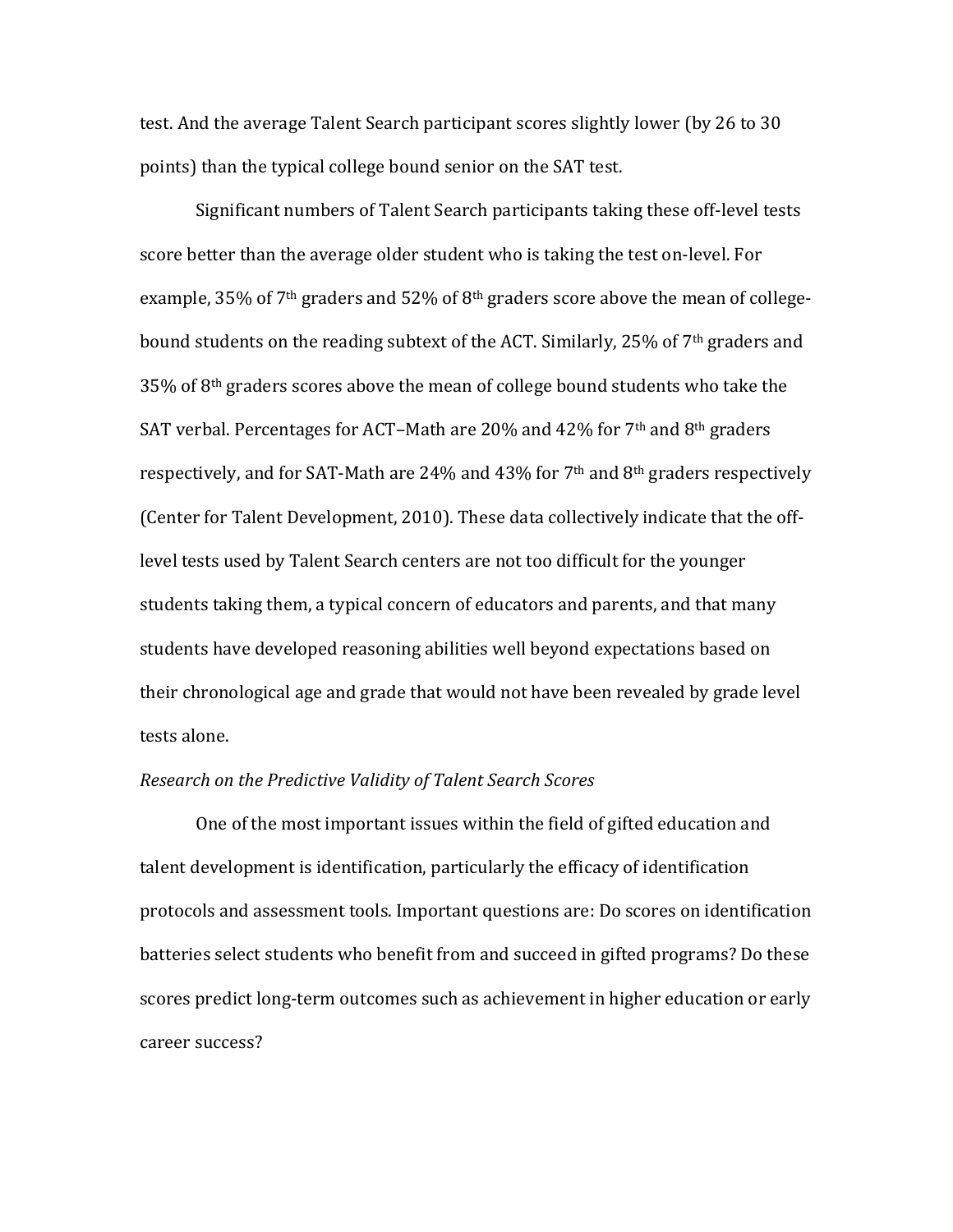Talent Search programs use scores on the SAT, ACT or Explore for entrance into their programs. Different scores may be required depending upon the focus of the course and the degree of acceleration or pacing of the program or course. For example, scores on the ACT or SAT reading might be used for entrance into an accelerated high school biology course that involves a lot of advanced vocabulary and critical reading, whereas SAT and ACT math scores might be used for a mathematically based high school physics course. Similarly, a summer program course that compresses a full year high school course into three weeks will require higher entrance scores than a distance learning course that is advanced in content but runs over a 9 month period.

Empirical data from research studies support these practices and uses of Talent Search scores. Typically, Talent Search summer programs involve selecting students who score at or above the average for college bound seniors and placing them in "fast-paced" courses that compress a full year high school level course into a three-week summer experience, or  $120$  hours of in-class instruction reduce to  $75$ to 80 hours. Research has documented that students are successful, as measured by performance on standardized subject tests and course grades in fast-paced literature and mathematics classes (Olszewski-Kubilius, Kulieke, Willis and Krasney, 1989). Lynch (1992) found that middle school students who took high school science classes such as biology, chemistry and physics in a three-week summer program performed as well or better on standardized subject tests compared to typically aged high school students who had had a full year course in the same subject.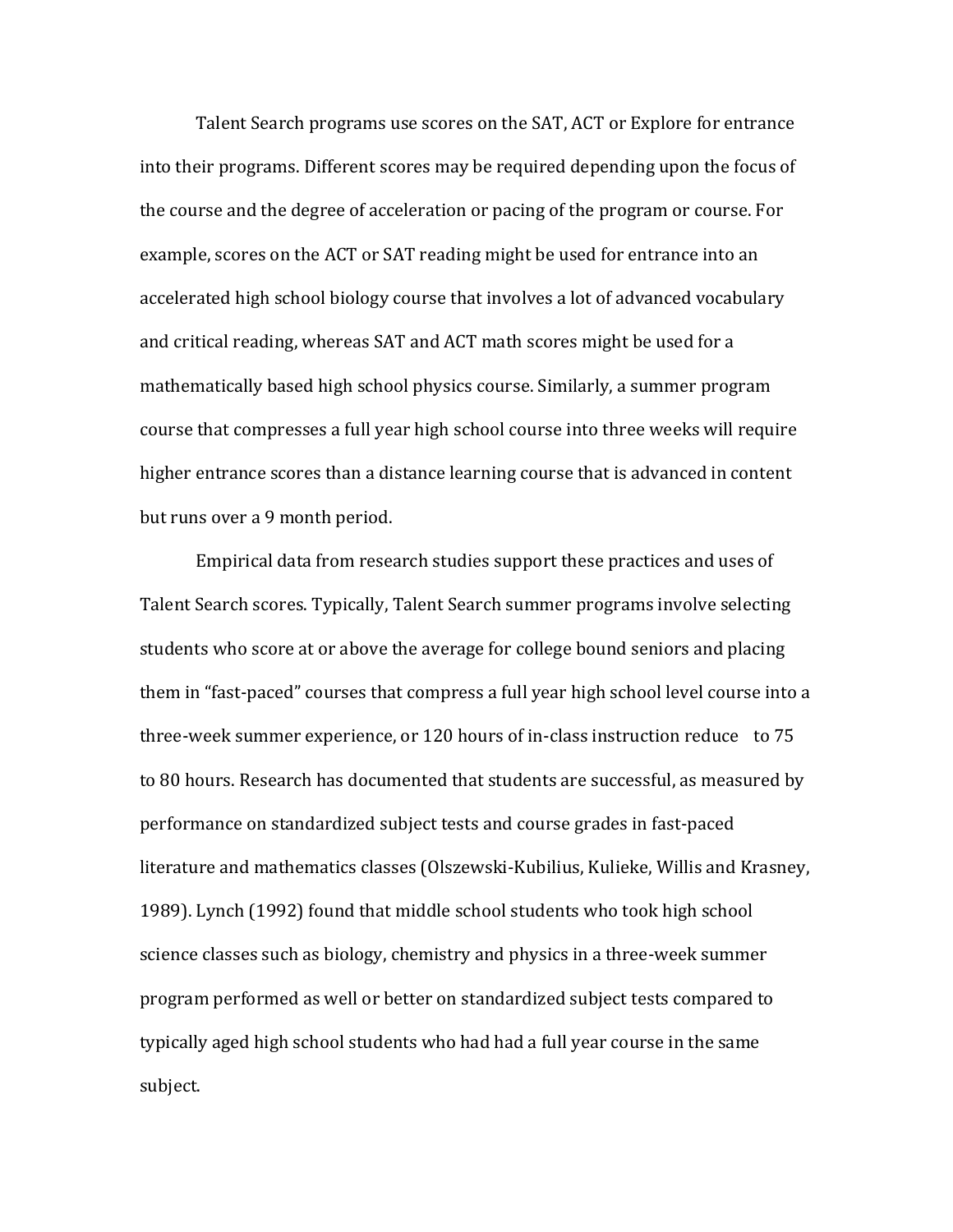Research has documented the efficacy of other accelerative educational models that use Talent Search scores. Middle school students who score above the average for college-bound seniors on the SAT are successful in programs that condense four years of high school math or English into two years, thereby giving these students early access to AP courses in high school (McCarthy, 1998; Benbow, Perkins, & Stanley, 1983). The relationships between higher Talent Search scores and success in programs that involve a higher degree of acceleration is also supported by research. For example, Bartkovich and Mezyniski (1981) found that students who scored at 600 or above on the SAT-Math could successfully complete two high school mathematics courses in just 50 hours of in-class time using a diagnostic-prescriptive approach to instruction.

In addition to the pacing of instruction, research has also validated that Talent Search scores are useful for determining students' readiness for early access to advanced courses. Kolitch & Brody (1992) found that most Talent Search participants who took high school or college level mathematics classes several years earlier than is typical, performed well in them, receiving A or B grades for those classes. Importantly, these students' subsequent performance in mathematics was not negatively affected by being accelerated in math nor by studying mathematics in a fast-paced course. Students were well prepared and successful in subsequent mathematics courses, earning good scores on the AP calculus examination (Kolitch & Brody) and high grades in subsequent science courses (Mills, Ablard, & Lynch, 1992), and proceeded on to take appropriate and advanced mathematics classes in college (Kolitch & Brody). Lubinski and Benbow (2006) conclude, "Above-level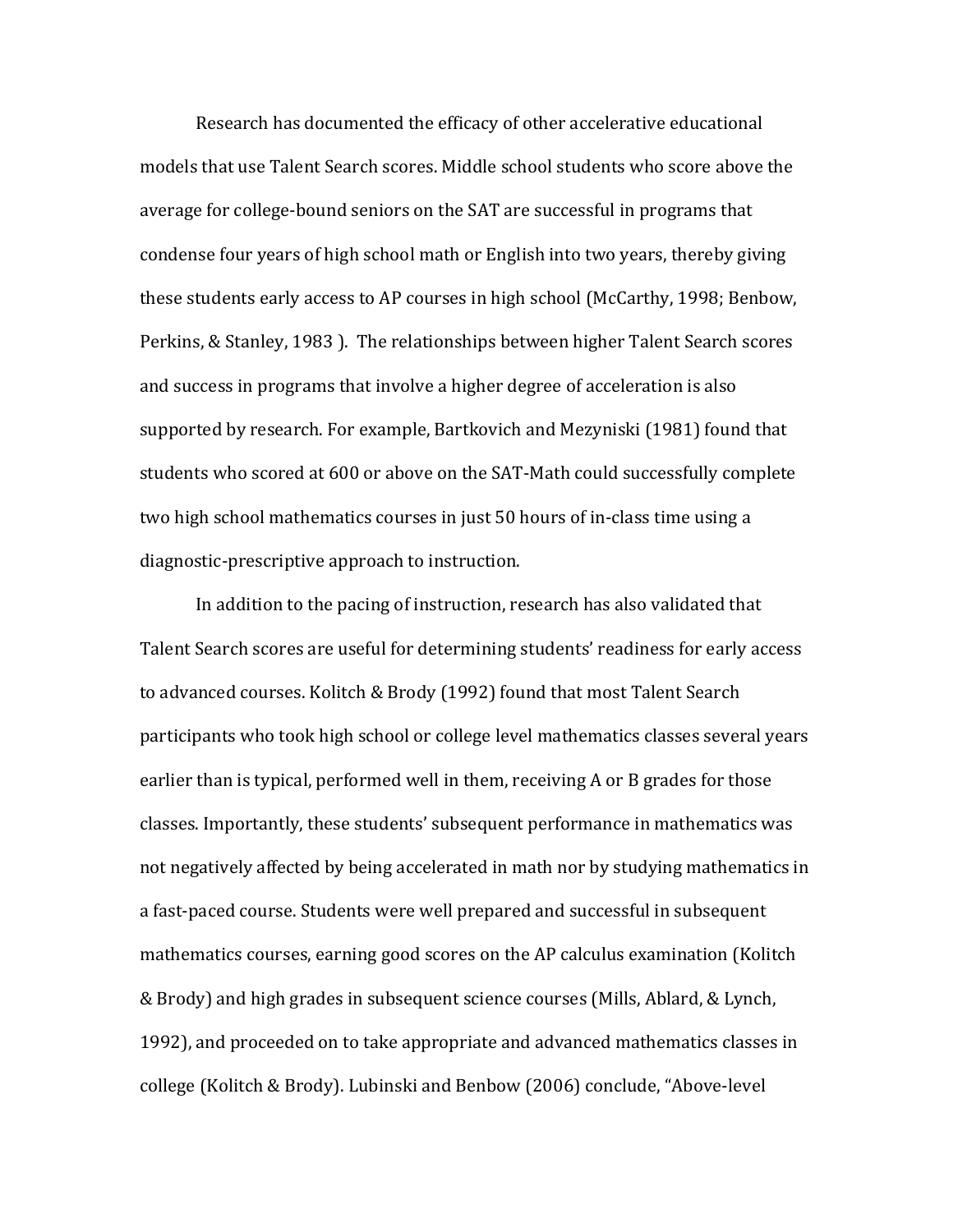assessments are critical, therefore, for properly structuring educational curricula and being responsive to individuality" (p. 318).

Students who elect to participate in Talent Search receive valuable information about their academic abilities in several key domains of learning and this information can help them, their families and their educators make decisions about placement and course taking. Research has shown, however, that students who participate in Talent Search testing and also Talent Search education programs reap additional benefits. Compared to students who tested only, Talent Search participants who also participated in summer programs were more likely to continue to accelerate their study within a subject area and opt for more challenging and rigorous educational programs while still in high school, enter more selective undergraduate institutions, and enter college early (Barnett & Durden, 1993; Swiatek & Benbow, 1991; Olszewski-Kubilius & Grant, 1996). Effects of participation are especially pronounced for female students and included a tendency to use accelerative options more frequently than equally talented females who had not participated in fast paced summer mathematics programs, and at levels comparable to mathematically talented males (Fox, Brody and Tobin, 1985). These positive effects of participation in Talent Search education programs make be due to increased confidence and raised expectations of oneself, which in turn influence future choices regarding course-taking and extracurricular activities (Olszewski-Kubilius, 1998a).

**The Study of Mathematically Precocious Youths (SMPY)**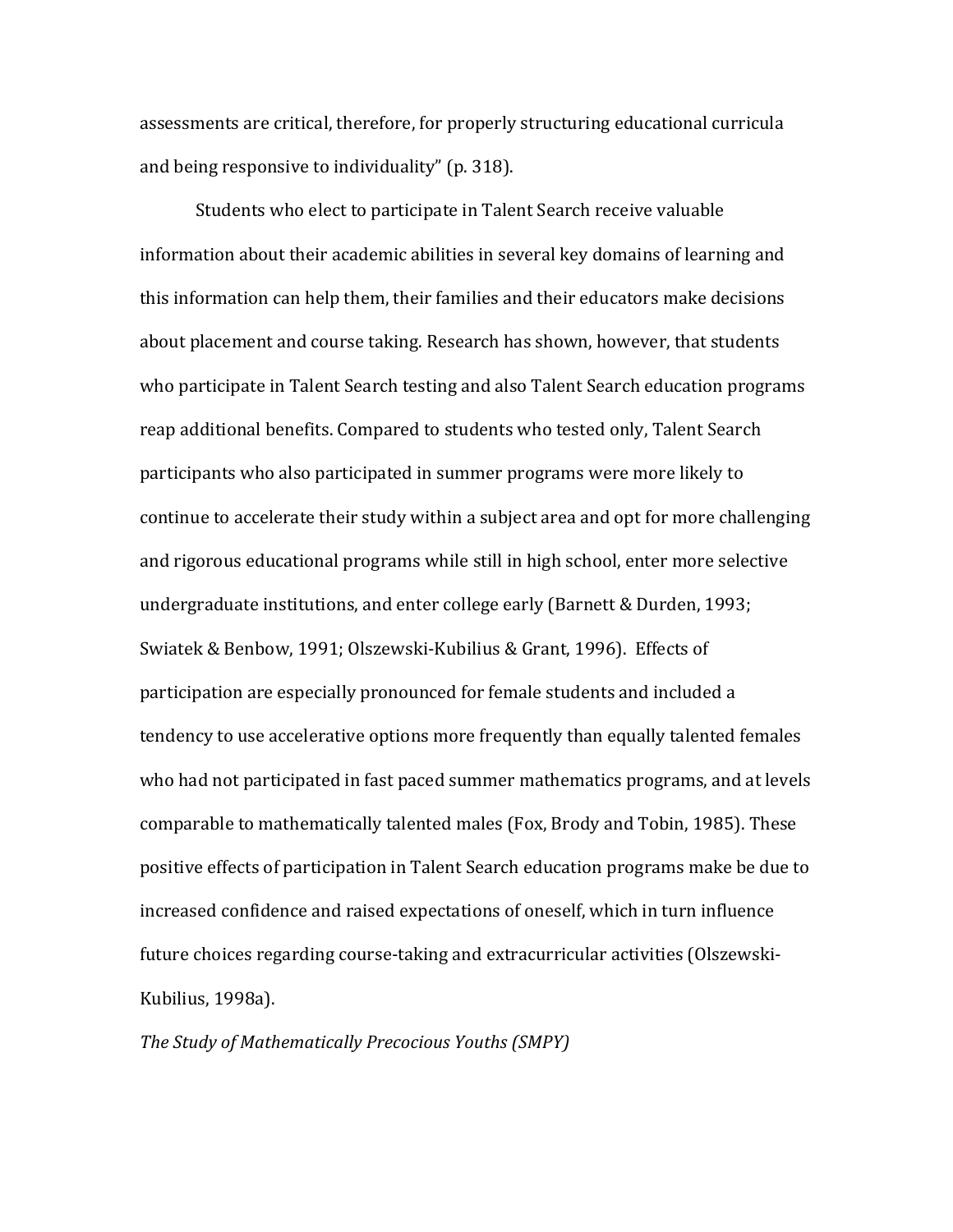Talent Search participants have been studied extensively through the Study of Mathematically Precocious Youth (SMPY), begun in 1971 by Dr. Julian Stanley and his colleagues at Johns Hopkins University. This comprehensive research study is now carried out by David Lubinski and Camilla Benbow at Vanderbilt University. SMPY consists of a multi-faceted research program that includes following groups of Talent Search participants longitudinally, much like the Terman studies. SMPY has yielded a great deal of information about the paths of Talent Search participants as they go through high school, enter higher education and begin careers. The SMPY research has addressed some significant issues within the field of gifted education.

One of these is the broad issue of the relationship between giftedness in childhood and giftedness in adulthood and, specifically, the predictive validity of measures of giftedness in children for indices of adult success and creative productivity. Scholars in the field often hear the criticism that many children who participate in gifted programs do not end up demonstrating exceptional levels of achievement, success, or creative productivity in adulthood. Alternatively, many highly creative and successful individuals report that they were not identified as gifted in childhood nor placed in gifted programs in their schools. What is the evidence regarding the long-term predictive validity of Talent Search scores?

1. A 20-year follow-up of individuals who participated in Talent Search showed that 30% of those students with SAT-M or SAT-V above 500 in middle school (close to the average for college bound seniors) secured doctorates in STEM areas, while 50% of those scoring above 700 did so (Benbow, Lubinski, Shea  $\&$ Eftekhari-Sanjanni, 2000; Lubinski, Benbow, Webb & Bleske-Rechek, 2006). The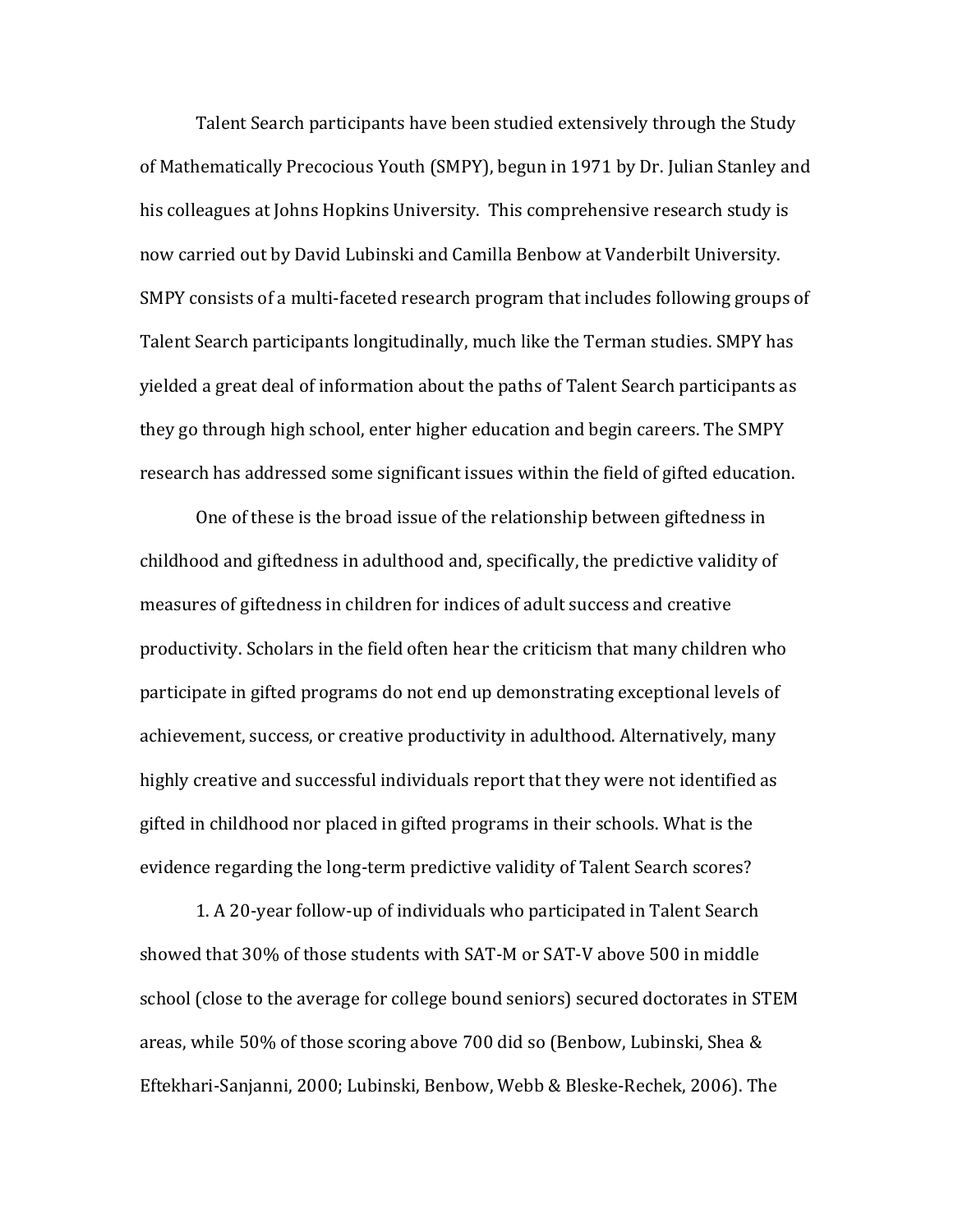base rate for earning a doctorate in the US is  $1\%$ . "That a 2 hour test can identify 12year olds who will earn this ultimate educational credential at 50 times base-rate expectation is remarkable" (p. 318, Lubinski & Benbow, 2006). These data support the predictive validity of the off-level testing that is the main component of the Talent Search model.

2. Differences in abilities as represented by off-level test scores matter even at the upper end of the score distribution. Lubinski and Benbow (2006), assert that one third of the entire range in ability resides in the top  $1\%$  of ability. A study comparing the adult achievements of Talent Search students whose SAT-M scores placed them in the top quartile of the top 1% of ability to students whose scores placed them in the bottom quartile of the top 1% revealed striking individual differences. Top quartile performers earned STEM doctorates at a higher rate, had higher incomes, earned more patents and had secured more tenured positions at top tier research universities. These research findings are significant because they debunk a widely held belief among researchers and practitioners that there is a threshold beyond which higher levels of ability do not matter in terms of adult achievement. Wai, Lubinski, and Benbow (2005) write, "...the data reported here on secured doctorates, math-science PhDs, income, patents, and tenure track positions at top U.S. universities collectively falsify the idea that after a certain point more ability does not matter." (p. 489). These results also suggest that domain specific ability measures like the SAT predict creatively oriented career achievements such as significant research projects and innovative products.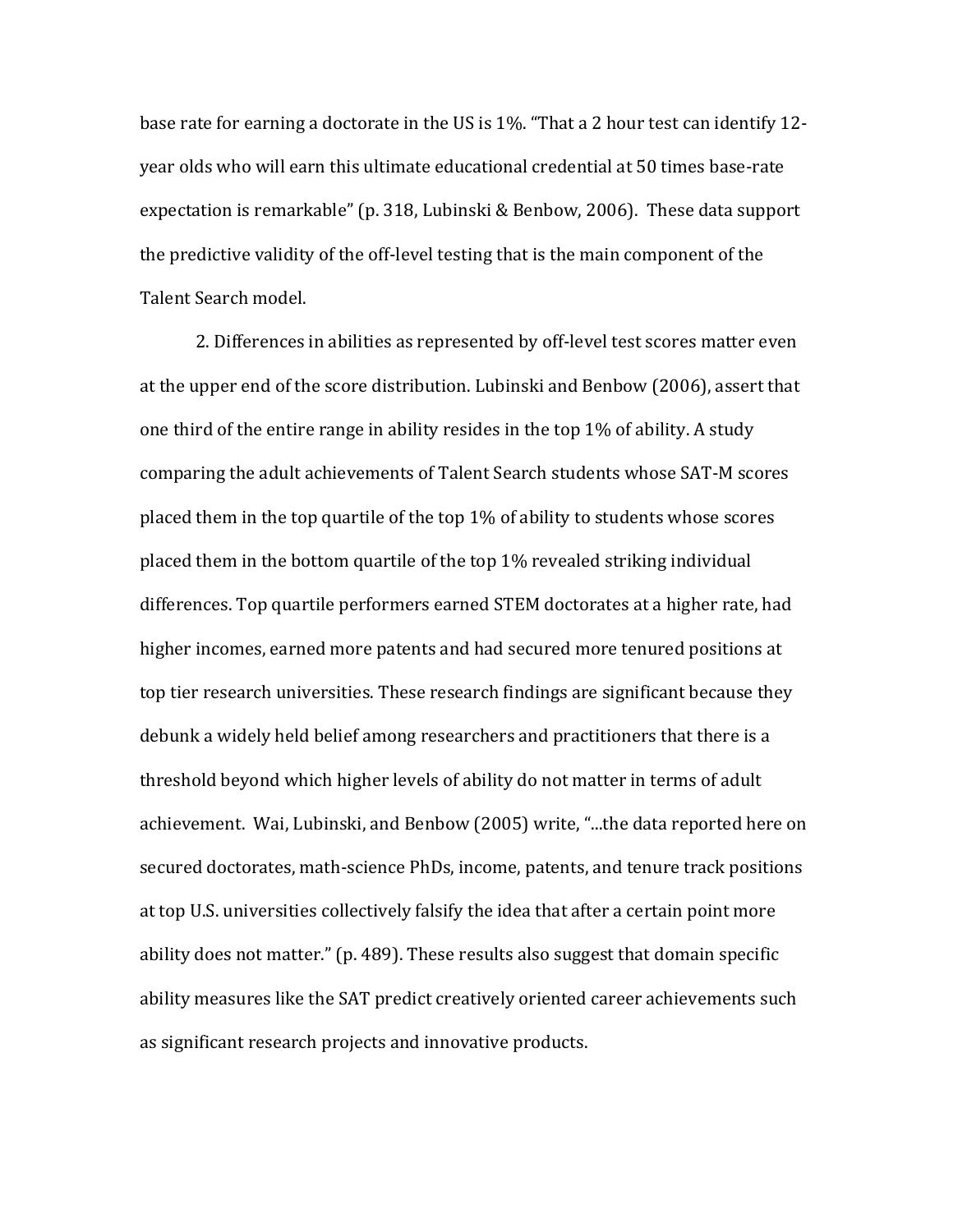3. The longitudinal studies from the SMPY have also shown that patterns of ability as revealed by performance on verbal, mathematical and spatial reasoning tests are predictive of the field in which an individual makes his or her creative accomplishments in adulthood. Park, Lubinski, and Benbow (2007) followed a large sample of Talent Search participants longitudinally and found that "ability tilt", that is whether SAT-Math scores were higher than SAT-Verbal scores or vice versa, predicted whether their adult accomplishments were in the literary domain or the STEM domains. The adult accomplishments included earning advanced degrees and tenure track positions in the STEM versus the humanities and producing literary publications or scientific articles or obtaining patents. Spatial ability scores, currently not assessed in Talent Search programs, are also predictive of interest in and entry into STEM fields, especially engineering and physics, as well as adult accomplishments in these fields. Lubinski and colleagues urge Talent Searches to find a way to include spatial ability assessments into their programs so as to not miss students with potential for STEM achievement (Wai, Lubinski, & Benbow, 2009).

4. A central issue for the field of gifted education is whether participation in gifted programs makes a difference in terms of students' long-term achievements. Do these programs facilitate commitment to high level achievement in higher education? Do they alter or facilitate students' career paths? Do students who participate in gifted programs achieve at higher levels compared to equally talented students who do not? Wai, Lubinski, Benbow and Steiger (2010) examined the paths and accomplishments of a group of individuals who had been identified as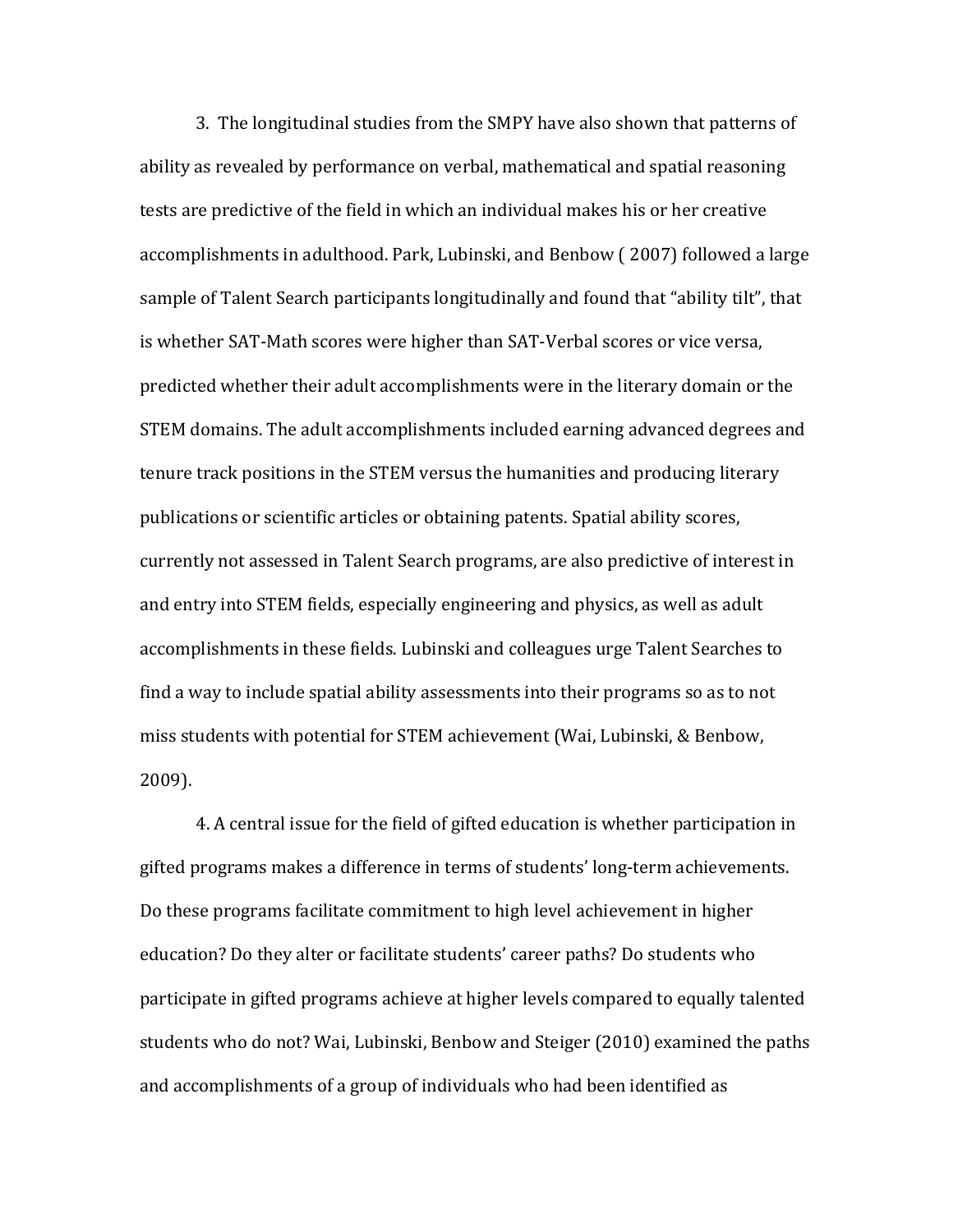mathematically talented in middle school by virtue of their performance on the SAT-M. All of the study participants retrospectively reported their participation in advanced classes such as STEM AP courses and dual enrollment programs as well as in enrichment activities both in and outside of school such as science fairs and math competitions, clubs, summer programs, etc. Individuals with "notable STEM accomplishments" such as getting a doctorate in STEM and choosing a STEM career, having STEM publications, and securing tenure in a STEM field, had a richer STEM educational dose consisting of a larger number and variety of precollege STEM experiences. Differences in ability between high and low dose groups were small and could not account for the differences in STEM accomplishments. The finding was replicated with students who had attend top STEM graduate programs in the U.S., suggesting that motivation also could not account for the differences. This research adds to the growing body of evidence that educational opportunities play a significant role in the development of gifted children, leading them towards continued paths of achievement into early adulthood. University based Talent Search programs provide these opportunities to many gifted students.

# *Implications of the Talent Search Programs and Research*

1. Domain specific assessment matters, particularly if instruments are used that have sufficient ceiling to detect above-grade-level performance and provide information that is useful for placement of students in special educational programs. These programs include ones that accelerate the pacing and level of content learning. In addition, patterns of performance across tests that measure different broad areas of ability such as mathematical, verbal and spatial reasoning ability are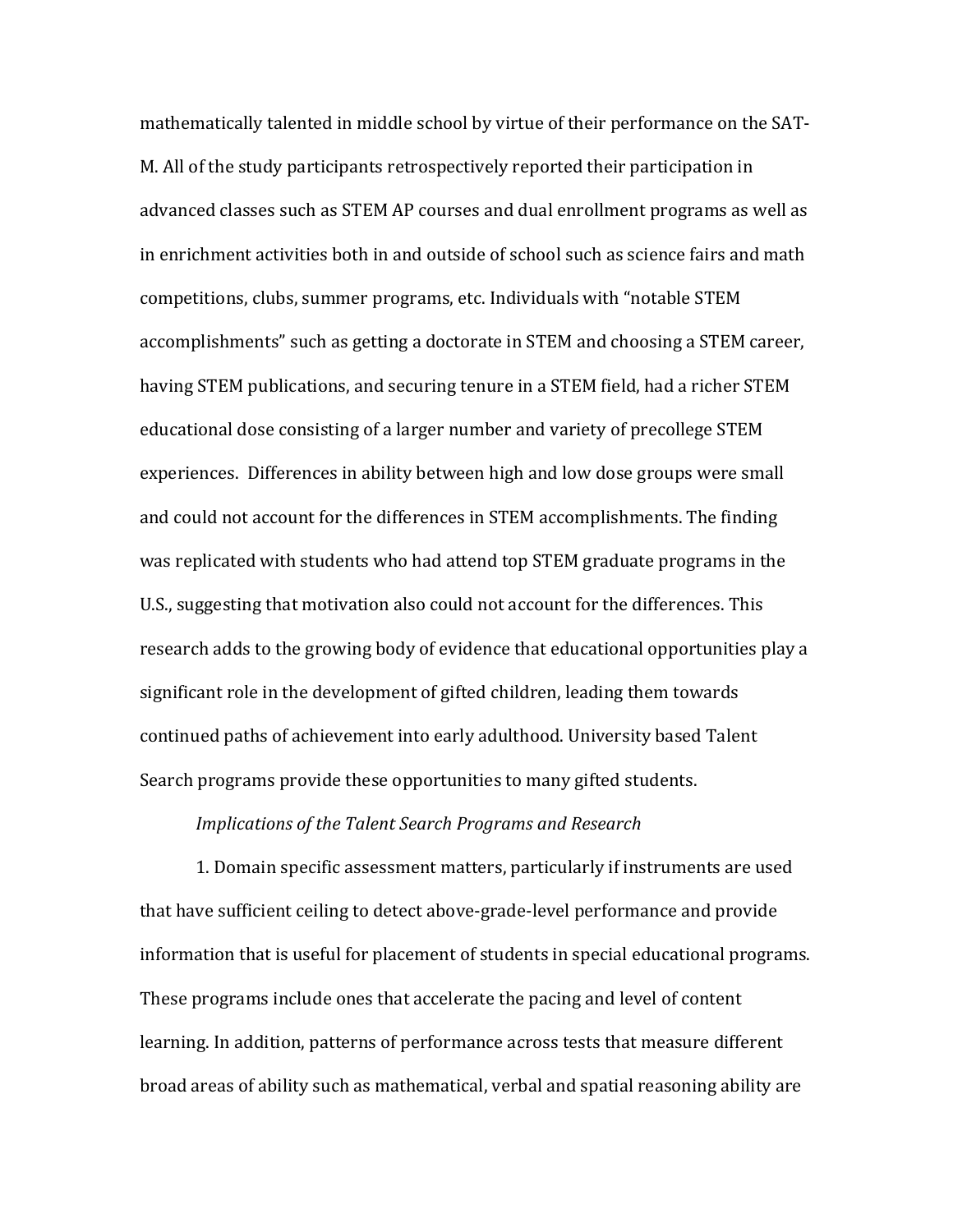useful, along with knowledge of students' interests, in predicting college major and careers. Results of these assessments can be used by parents and educators to help students make choices with respect to courses to take and/or outside of school programs to participate in.

2. Level of ability matters, and individual differences even in the top  $1\%$  of ability are meaningful and associated with differences in adult accomplishments. These differences need to be matched with appropriate programming including a sufficient degree of acceleration and individualized pacing.

3. Educational programming matters, particularly the amount and variety of experiences that are matched to a student's interests and level of ability. These can include opportunities for both acceleration and enrichment, both through school and outside-of-school programs. Educational dose is related to whether students proceed down talent development paths and to their adult accomplishments.

4. Instructional approaches and policies matter. Important components of any instructional approach for gifted learners include all forms of acceleration (e.g. curriculum compacting, fast-paced classes, telescoping, subject area acceleration) that enable students to study advanced content earlier and at a faster pace. Policies that support acceleration (e.g. early entrance to all levels of schooling), allow for earlier specialization of course-taking in areas of talent, award credit for courses taken outside of school walls, and support individualization of school programming facilitate gifted students continuous talent development.

*Limitations of Talent Search*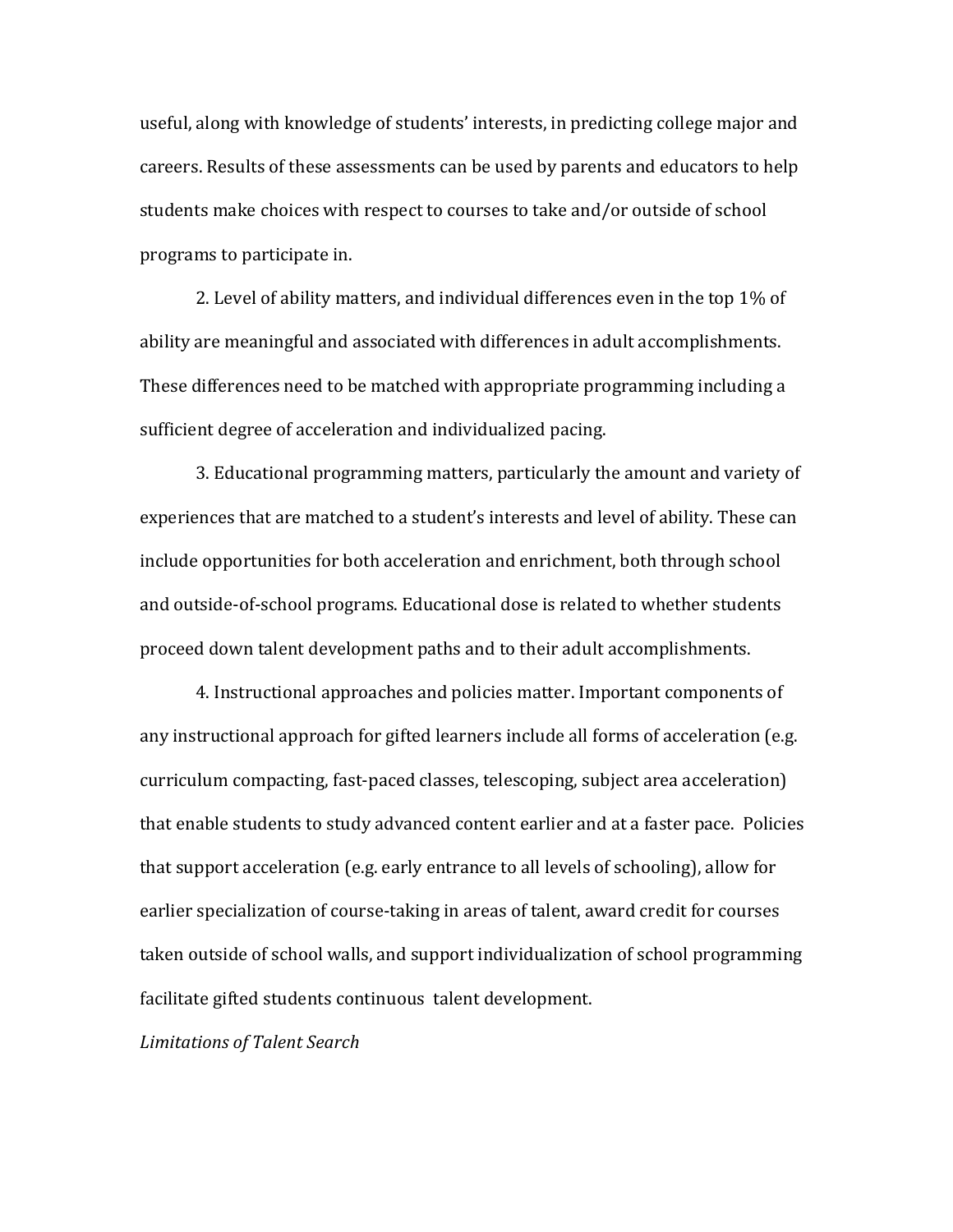One of the biggest limitations of research on Talent Search students is the lack of diversity among the students who choose to participate in it. There are several reasons for this, including the fees that are charged for participation. Additionally Talent Search program administrators rely on counselors and administrators at schools to identify students to participate in Talent Search, pass out materials about the programs, run parent meetings to address parental concerns, etc. Schools that are willing and able to do this, tend to have more resources and be located in more advantaged neighborhoods. Talent Search participants tend to be over-represented in terms of White and Asian students and higher-income students. Results from research studies involving Talent Search students, therefore, cannot be generalized beyond the culturally mainstream students that comprise the majority of participants. In addition, because Talent Search relies heavily on standardized testing, it captures students whose abilities are developed and can be demonstrated via test performance. As is the case with using any kinds of standardized tests to assess talent, students who have less than propitious home or school environments, are twice exceptional, or are newly learning English, will likely not perform as well and the tests may underestimate their abilities. Talent Search centers offer scholarships for testing fees and tuition for their educational programs and some have designed programs specifically for students with potential but not demonstrated achievement on standardized tests (see descriptions of Project Excite at the Center for Talent Development).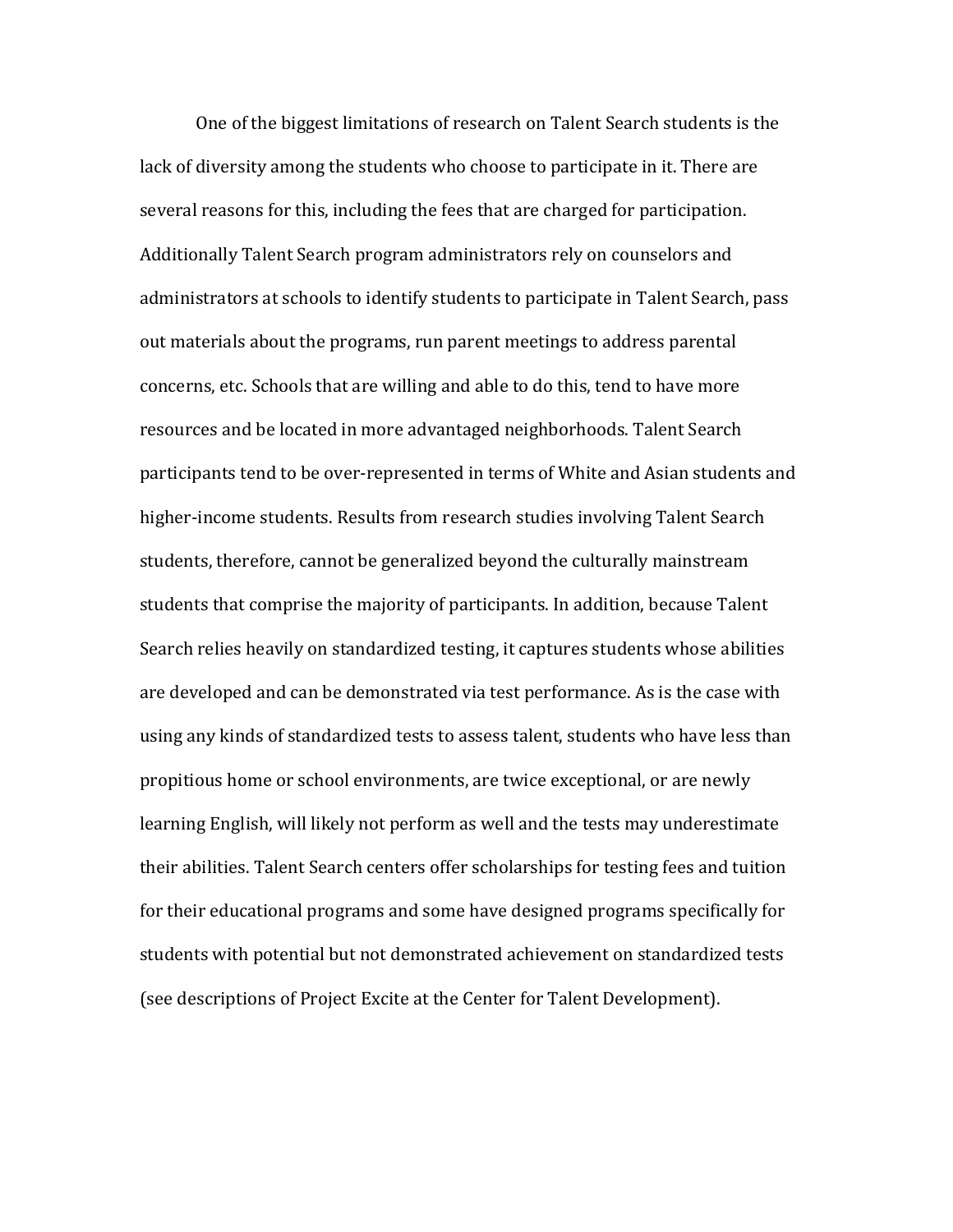#### References

- Barnett, L. B., & Durden, W. G. (1993). Education patterns of academically talented youth. *Gifted Child Quarterly,* 37(4), 161-168.
- Bartkovich, K. G., & Mezynski, K. (1981). Fast-paced precalculus mathematics for talented junior high students: Two recent SMPY programs. *Gifted Child Quarterly, 25*(2), 73-80.
- Benbow, C. P., Lubinski, D., Shea, D. L., & Eftekhari-Sanjani, H. (2000). Sex differences in mathematical reasoning ability: Their status 20 years later. *Psychological Science, 11*, 474-480.
- Benbow, C. P., Perkins, S., & Stanley, J.C. (1983). Mathematics taught at a fast pace: A longitudinal evaluation of SMPY's first class. In C. P. Benbow & J. C. Stanley (Eds.), *Academic precocity: Aspects of its development* (pp. 51-78). Baltimore, MD: Johns Hopkins University Press.
- Center for Talent Development. (2010). Northwestern University's Midwest Academic Talent Search Statistical Summary. Evanston, IL: Author.
- Corwith, S., & Olszewski-Kubilius, P. (2012a). Talent search. In T. Cross & J. R. Cross (Eds.), *Handbook for school counselors serving gifted students* (pp. 543- 554). Waco, TX: Prufrock Press.
- Corwith, S., & Olszewski-Kubilius, P. (2012b). Academic planning for gifted students. In T. Cross & J. R. Cross (Eds.), *Handbook for school counselors serving gifted* students (pp. 477-494). Waco, TX: Prufrock Press.
- Ebmeier, H., & Smulbach, S. (1989). An examination of the selection practices used in the talent search program. *Gifted Children Quarterly*, *33*(4), 134-141.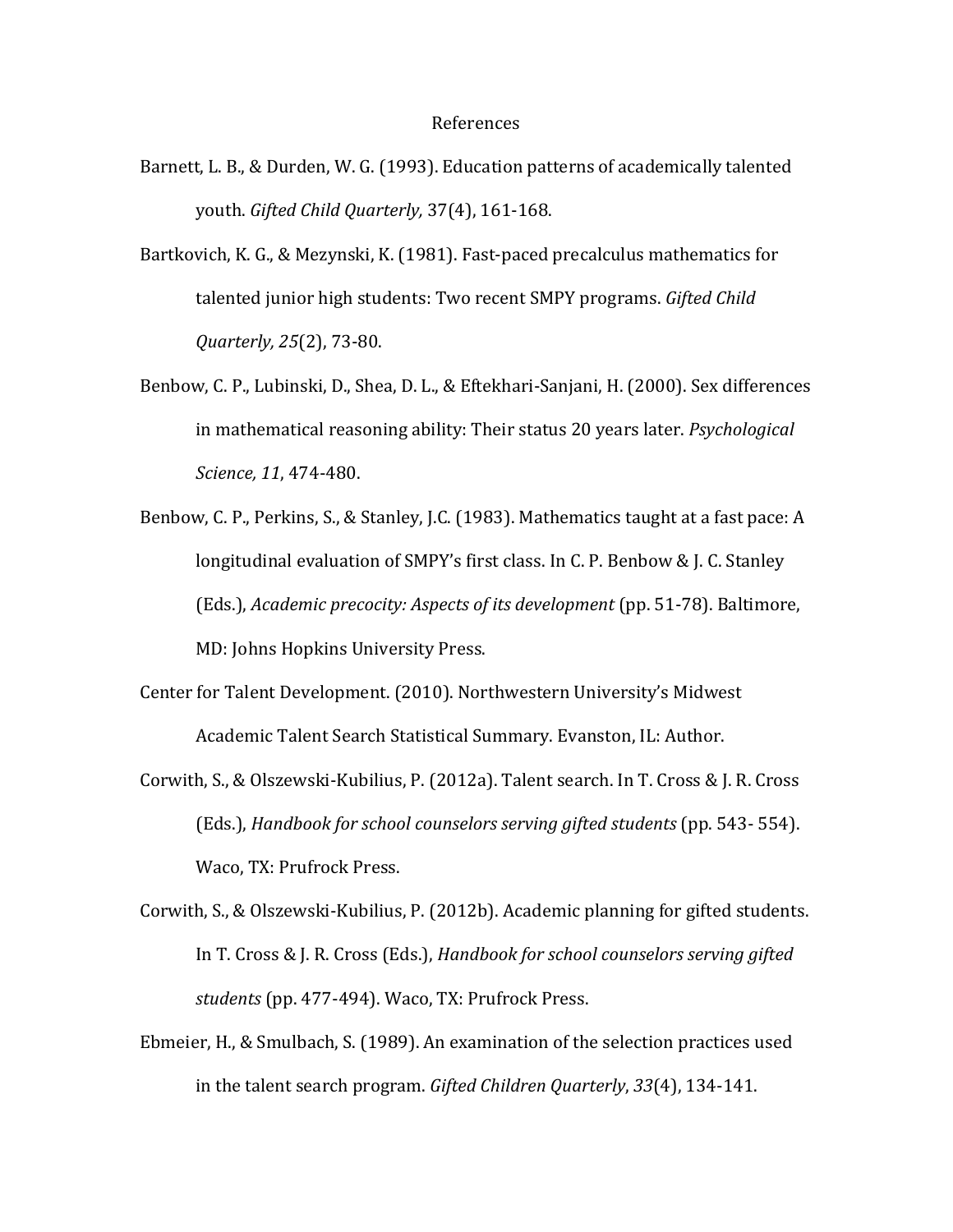- Fox, L. H., Brody, L., & Tobin, D. (1985). The impact of early intervention programs upon coursetaking and attitudes in high school. In S. Chipman, L. R. Brush, & D. M. Wilson (Eds.), *Women and mathematics: Balancing the equation* (pp. 249-274). Hillsdale, NJ: Erlbaum.
- Kolitch, E. R., & Brody, L. (1992). Mathematics acceleration of highly talented students: An evaluation. *Gifted Child Quarterly, 39*, 78-86.
- Lee, S. Y., Matthews, M. S., & Olszewski-Kubilius, P. (2008). A national picture of talent search and talent search educational programs. *Gifted Child Quarterly, 52* (1), 55- 69.
- Lubinski, D., & Benbow, C. P. (2006). Study of Mathematically Precocious Youth after 35 years: Uncovering antecedents for the development of math-science expertise. *Perspectives on Psychological Science*, *1*(4), 316-345.
- Lubinski, D., Benbow, C. P., Webb, R.M., & Bleske-Rechek, A. (2006). Tracking exceptional human capital over two decades. *Psychological Science*, *17*, 194-199.
- Lupkowski-Shoplik, A., & Swiatek, M. A, (1999). Elementary students talent searches: Establishing appropriate guidelines for qualifying test scores. *Gifted Child Quarterly, 43*(4), 265-272.
- Lynch, S. J. (1992). Fast-paced high school science for the academically talented: A six-year perspective. Gifted Child Quarterly, 35(3), 147-154.
- McCarthy, C. R. (1998). Assimilating the Talent Search model into the school day. *Journal of Secondary Gifted Education, 9*(3), 114-123.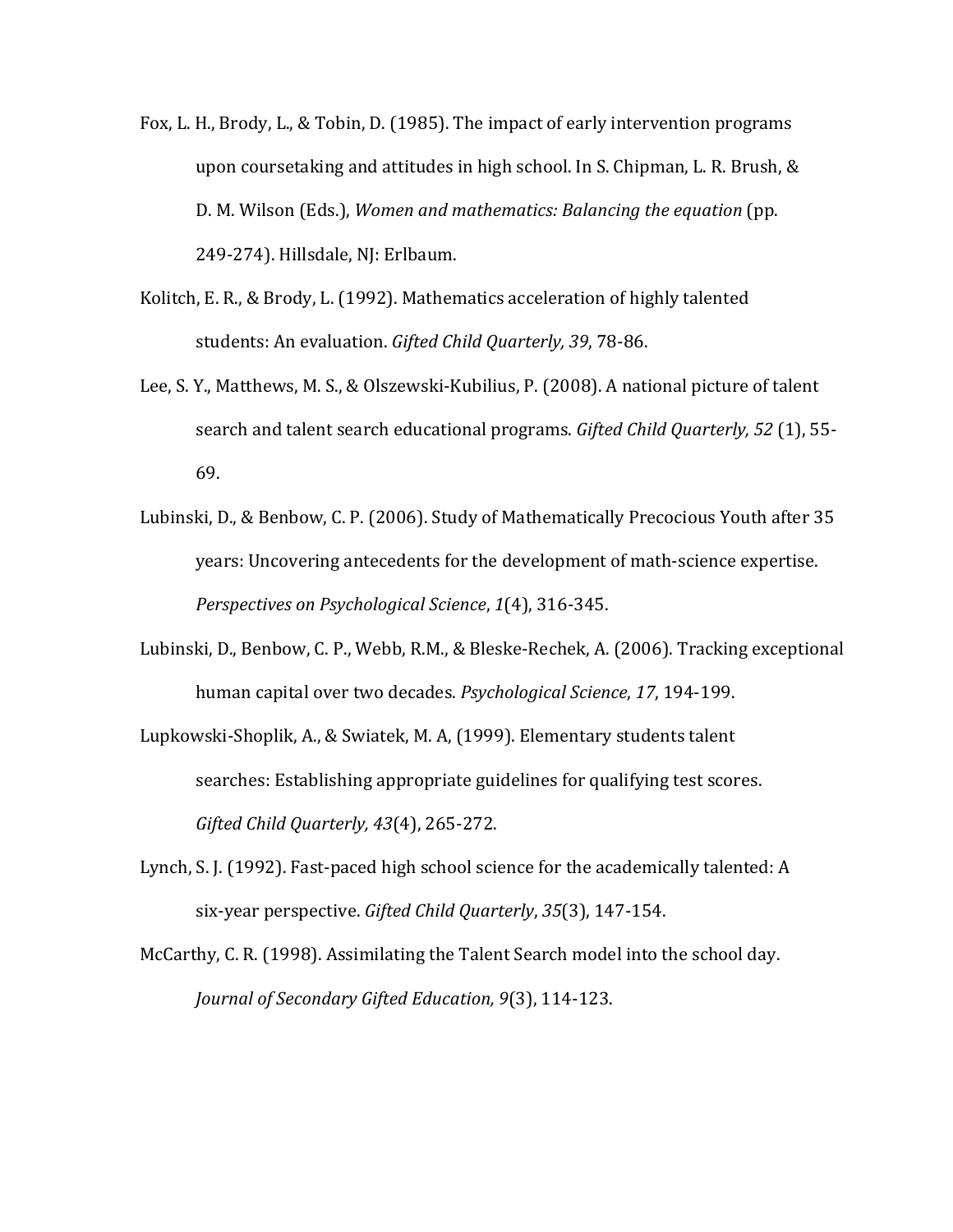- Mills, C. J., Ablard, K. E., & Lynch, S. J. (1992). Academically talented students' preparation for advanced-level coursework after individually-paced precalculus class. *Journal for the Education of the Gifted*, *16*(1), 3-17.
- Olszewski-Kubilius, P. (2004). Talent searches and accelerated programming for gifted students. In N. Colangelo, S. G. Assouline, and M. U. M. Gross (Eds.), *A nation deceived: How schools hold back America's brightest students, Vol. II* (pp. 69-76). The Templeton National Report on Acceleration. Iowa City; University of Iowa.
- Olszewski-Kubilius, P. (1998a). Research evidence regarding the validity and effects of talent search educational programs. *Journal of Secondary Gifted Education*, *9*(3), 134-138.
- Olszewski-Kubilius, P. (1998b). Talent search: Purposes, rationale and role in gifted education. *Journal of Secondary Gifted Education, 9*(3) 106-114.
- Olszewski-Kubilius, P., & Grant, B. (1996). Academically talented women and mathematics: The role of special programs and support from others in acceleration, achievement, and aspiration. In K. D. Noble & R. F. Subotnik (Eds.), *Remarkable women: Perspectives on female talent development* (pp. 281-295). Cresskill, NJ: Hampton Press.
- Olszewski-Kubilius, P., & Kulieke, M. J. (2008). Using off-level assessment for gifted and talented students. In J. VanTassel-Baska (Ed.), *Alternative assessments with gifted and talented students* (pp. 89-106). Waco,TX: Prufrock Press.
- Olszewski-Kubilius, P., Kulieke, M.J., Willis, G.B., and Krasney, N. (1989). An analysis of the validity of SAT entrance scores for accelerated classes. *Journal for the Education of the Gifted, 13*(1), 37-54.